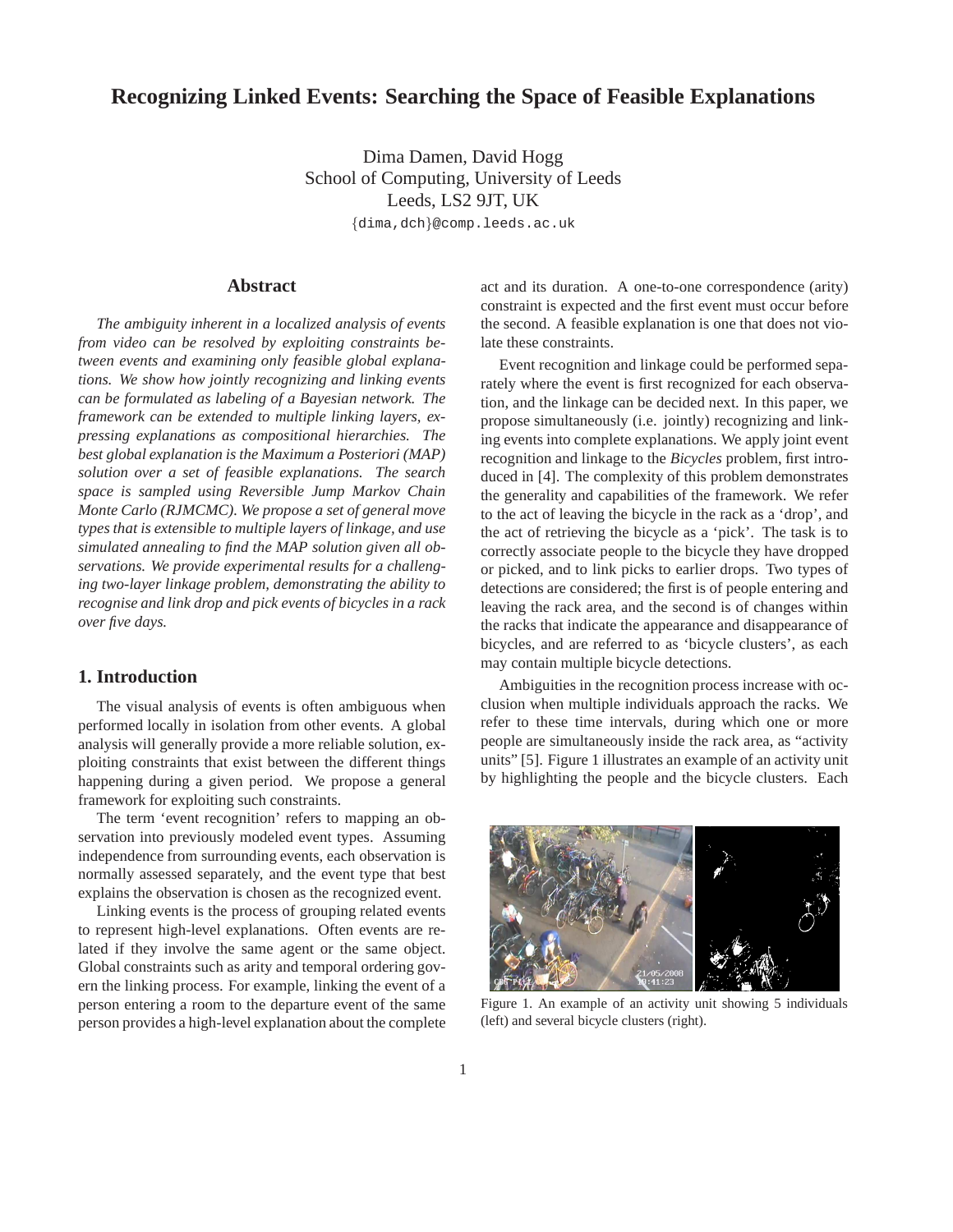activity unit is an event recognition and linkage problem. The linking is constrained so each person is linked to one bicycle cluster at most. This emerges from the natural constraint that a person cannot drop/pick more than one bicycle per visit to the racks. We further link drops to subsequent picks forming a 'higher-level' linkage problem. Each drop can be connected to one pick at most from a later activity unit, and vice versa.

Searching the space of feasible explanations is of exponential complexity. We need a method to enumerate these explanations and assess their posterior probabilities given the observations. To avoid confusion, events that are observed directly from a single detection are called 'atomic events', while high-level explanations are referred to as 'compound events' as they arise from linking other events. We propose a novel framework and argue it can be used whenever,

- The task is to recognize and link related events.
- These linkages can be represented as a hierarchy of (compound) events.
- The labeling of each atomic event can be assessed given an associated observation.
- Links between events are scored, favoring some links over others, and are governed by natural constraints.

Related work is reviewed next, and Section 3 details the method. Section 3.1 explains how a dynamic Bayesian network can be built to model the posterior dependencies. Section 3.2 reviews Markov chain Monte Carlo (MCMC) sampling, and is followed by explaining how reversible moves can traverse the space of feasible explanations in Section 3.3. The selected features and the collected dataset for the *Bicycles* problem are explained in Section 4.1. The results (Section 4.2) demonstrate that maximizing the joint posterior using this proposed framework improves the accuracy over separately recognizing and then linking the events.

## **2. Related Work**

Explaining and linking observations by proposing global feasible explanations and assessing those explanations has been previously applied to several domains. Multi-target tracking in radar surveillance was first tackled by Reid [13] in a Bayesian framework. At each scan, the radar detects noise and target measurements. The problem is to simultaneously associate target measurements into trajectories and discard noisy measurements. Reid searched the space of explanations using the Multiple-Hypotheses Tree (MHT) algorithm, where alternative explanations are explored within a tree structure. Oh *et. al.* [11] use an MCMC approach to sample from the solution space and find the Maximum a Posteriori (MAP) explanation. This work demonstrated the remarkable performance of MCMC over MHT.

Visual tracking resembles radar tracking, as broken trajectories, tracklets and noisy observations have to be connected into complete trajectories. Traditionally, observations are associated by considering a couple of frames. A recent trend towards global solutions, despite the combinatorial complexity, uses approaches such as Bayesian network inference [8], structural EM [17] and linear programming [14]. MCMC finds an approximate solution and has been increasingly employed in visual tracking of pedestrians  $[1, 15, 16]$  but also for ants and bees  $[9]$ . Smith  $[15]$ tracks an unknown number of objects using RJMCMC. A derived work by Yu *et. al*. [16] combines segmentation along with tracking. They model both spatial and temporal moves (extending those of Smith), and search the space of possible explanations within a sliding window. One of the earliest similar problems in visual tracking was introduced by Huang and Russell [7], as part of 'Roadwatch' for tracking cars across wide-area traffic scenes. They assign each car seen upstream to its corresponding observation downstream, allowing for on-ramp and off-ramp observations. Their solution uses MHT, thus it cannot scale to tracking cars between more than two cameras due to the growing complexity. An MCMC sampling approach is proposed for a scalable solution [12].

Similar reasoning can be used to recognize and link events. Gong and Xiang learn the links between events using Dynamic Multi-linked HMMs [5]. They learn causal and temporal relationships from videos of loading and unloading planes. Their work assumes all parallel events can be dependent and can not link events with temporal gaps or enforce global constraints. Chan *et. al.* argue that recognizing and linking events provide the most likely events along with the best track fragment linkage [3]. Applied to recognizing plane re-fueling event sequences, their approach is confined to brute force search as a proof of concept. Our previous work searches the space of feasible explanations for linking dropping and picking bicycles using MHT [4], where the branch with the minimum cost represents the best explanation.

In this paper, we propose a novel framework for jointly recognizing and linking related events. Unlike [5], we focus on causal relationships allowing events to be linked across temporal gaps. Our framework assumes a natural hierarchy of events is known, and partitions the observations into plausible explanations governed by related constraints. We finally use the power of RJMCMC [6] (successfully applied in other domains [11, 15]) to sample the posterior distribution. We re-formulate the *Bicycles* problem as two-layers of event recognition and linkage, and present results that show RJMCMC with simulated annealing can better search the space when compared to greedy and MHT searches.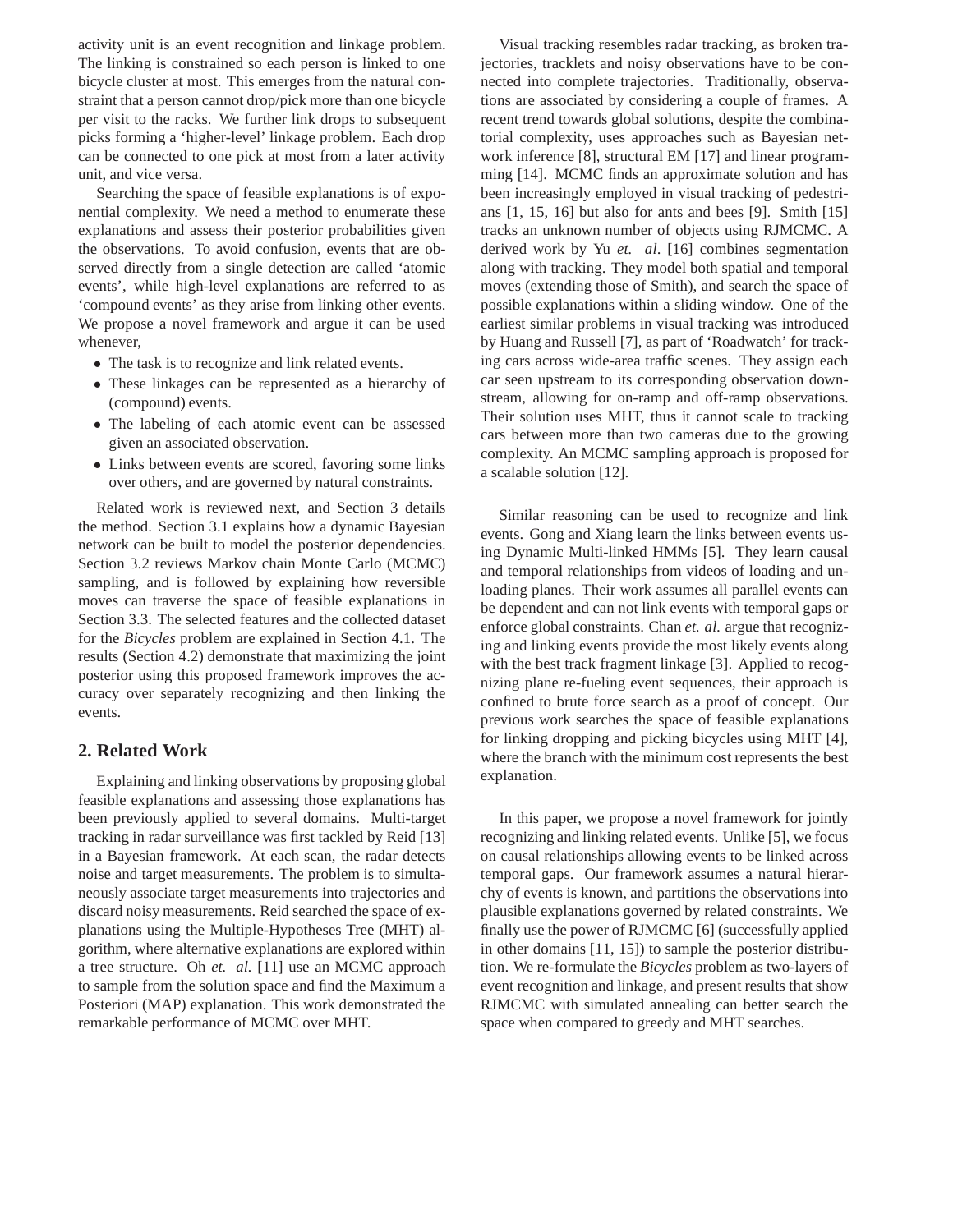### **3. The Method**

For a chosen scene domain, we suppose the composition of events forms a hierarchy. The base of the hierarchy is a set of *atomic events* that are detected directly. Higherlevels are *compound events* composed by linking a pair of simpler events (atomic or compound), providing a higher level explanation.

Figure 2 illustrates two examples of the hierarchy of events for the *Bicycles* problem. The hierarchy shows two atomic event types: people  $(x)$  and bicycle clusters  $(y)$ , and two layers of linkage. The first layer links people to bicycle clusters. The link  $(z)$  can explain a drop or a pick compound event (shown in brackets), then two such linking nodes are combined into a higher-level link, that explains the droppick (dp) compound event.



Figure 2. The basic unit for an explanation of the *Bicycles* problem (left) and a sample feasible explanation (right) for 5 people (x) and 4 bicycle clusters (y). Dotted frames surround activity units.

To explain our method, we first detail how a Bayesian network can be built for a sequence of detections based on a given event hierarchy. The complete set of labelings of the Bayesian network corresponds to the set of explanations. Though the Bayesian network is completely general and can in principle be used to discover optimal explanations, we need a tractable way to search through the set of feasible explanations for the MAP solution. We search the space of explanations using MCMC with simulated annealing. The last part of this section introduces general move types that can traverse the space of event linkages.

#### **3.1. The Posterior Probability**

We start by transforming the set of atomic events into a single Bayesian network that represents all possible explanations. We first present a simple example for recognizing and linking a pair of atomic events within a single layer of linkage. Figure 3 (left) shows a Bayesian network with three observations;  $o_x$ ,  $o_y$  and s, where s is the score of linking events  $x$  and  $y$ . Three hidden random variables,  $(x, y, z)$ , explain the first and the second event types, and whether the two events are linked, respectively. The joint probability is factorized so the compound event is dependent on its constituent events.

For the *Bicycles* problem, suppose we have observed n people and m bicycle cluster events, then Figure 3 (right) shows a plate representation linking each  $x$  event to all possible  $\gamma$  events according to the domain's event hierarchy.



Figure 3. Directed graph linking two events (left) and a plate representation for multiple events (right).

Figure 4 is an unrolled example for  $n = 3$  and  $m = 2$ . The different kinds of nodes in the Bayesian network are labeled on the left hand side. Each detection is represented by an observed Random Variable (RV) connected to a hidden RV. The  $x$  atomic events represent tracked people and can be labeled as dropping  $(e_1)$ , picking  $(e_2)$  or passing through  $(e_3)$ . Each bicycle cluster is represented by a  $y$  atomic event and can be labeled as dropped  $(q_1)$ , picked  $(q_2)$  or noise  $(q_3)$ . Each pair of  $x$  and  $y$  detections parents a linking node  $z$ , that can be labeled by a drop  $(d)$ , pick  $(p)$  or be unlinked  $(f)$ . A 'd' state, for example, indicates the person dropped a bicycle into the associated cluster. Although the labels may seem partly redundant, they will enable us to combine evidence from observations associated with each event in a consistent fashion. The linking nodes are governed by natural constraints, represented by the deterministic node c. In the *Bicycles* problem, for example, a maximum of one linking node relating the same person can be labeled as a drop or a pick within the explanation. Figure 5 shows a labeled Bayesian network corresponding to the first activity unit in the sample explanation of Figure 2.

We aim to find the MAP explanation  $\omega^*$  (a labeling of all



Figure 4. An unrolled Bayesian network for multiple events



Figure 5. A sample explanation (left) and its corresponding labeling of the Bayesian network (right). The deterministic function evaluates to 1 for feasible explanations only.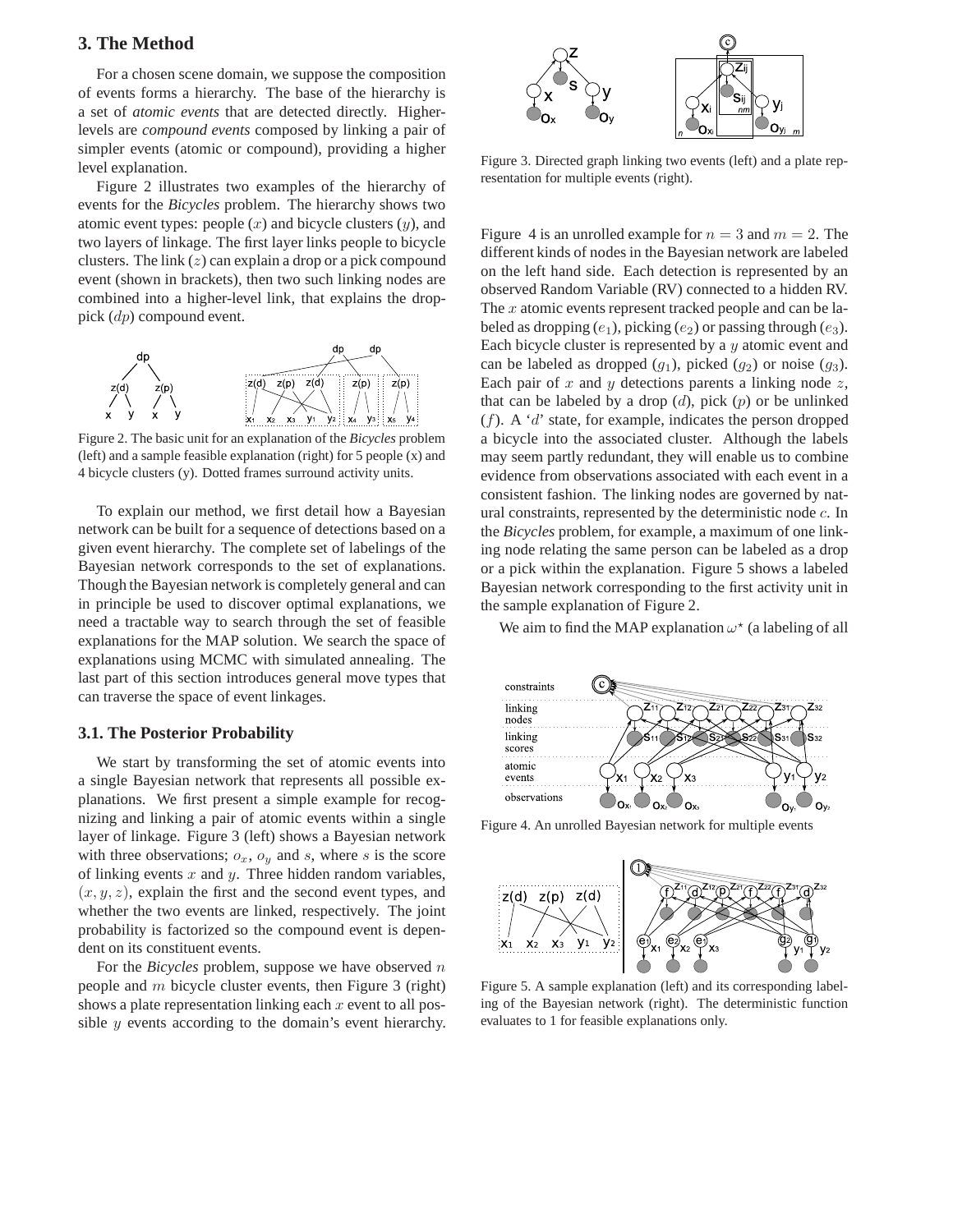hidden RVs) given all observed RVs Y where

$$
\omega^* = \arg\max_{\omega} p(\omega|Y) \tag{1}
$$

For the graph in Figure 4, the posterior can be re-arranged as

$$
p(\omega|Y) = \frac{1}{\mathcal{Z}} \prod_{i} p(x_i|o_{x_i}) \prod_{j} p(y_j|o_{y_j}) \prod_{ij} p(z_{ij}|x_i, y_j, s_{ij}) p(c|\{z_k\})
$$
\n(2)

where  $\mathcal Z$  is the normalizing factor that need not be evaluated when searching for the maximum.  $p(c, \{z_k\})$  is a deterministic function that evaluates the labels of all  $z$  linking nodes, and equals 1 if the explanation is feasible.

Unfortunately, the number of linking nodes in the constructed Bayesian network increases exponentially with the number of atomic events, while the number of feasible links increases only linearly. The product  $\prod_i p(z_i|x, y, s)$ , from the posterior in (2), can be replaced by a proportional expression that is independent of all links labeled  $f$  as follows (We abbreviate  $p(z_i|x, y, s)$  into  $p(z_i|o)$  in the derivation).

$$
\prod_{i} \quad p(z_i|o) = \prod_{i:z_i = f} p(z_i = f|o) \prod_{i:z_i = t} p(z_i = t|o) \quad (3)
$$

$$
= \prod_{i:z_i=f} p(z_i=f|o) \prod_{i:z_i=t} p(z_i=t|o) \frac{\prod\limits_{i:z_i=t} p(z_i=f|o)}{\prod\limits_{i:z_i=t} p(z_i=f|o)}
$$

$$
= \prod_{i} p(z_i = f|o) \prod_{i:z_i = t} \frac{p(z_i = t|o)}{p(z_i = f|o)}
$$
(4)

$$
\propto \prod_{i:z_i=t} \frac{p(z_i=t|o)}{p(z_i=f|o)}\tag{5}
$$

After presenting the Bayesian network for the first layer, we present the complete Bayesian network for the *Bicycles* problem. Figure 6 represents this two-layered linkage problem for  $n = m = 3$ . Two activity units (dotted frames) are shown in the unrolled example. Notice that we only hypothesize and mutually constrain links between people and bicycle clusters within the same activity unit, thereby greatly reducing the number of possible explanations. For the second layer, the linking node  $v$  connects  $z$  nodes from different activity units, and can represent a drop-pick compound event  $(dp)$  or be unlinked  $(f)$ . The linking score assesses the likelihood of linking a drop to a pick event. An additional random variable  $z_0$  represents unobserved events. Some drops remain unlinked indicating the bicycle is still within the racks, and some picks are related to drops that occurred before the observation period. The posterior probability can be retrieved from the graphical model, where different explanations imply different labelings. The posterior at both linking layers is rewritten according to Equation 5 to be independent of false links.

This section has shown how a Bayesian network can be constructed for two levels of event linking. The same method of construction could be used for any binary hierar-



Figure 6. An unrolled Bayesian network for the *Bicycle* Problem showing 2 activity units. Detected people  $(x)$  and bicycle clusters (y) are linked within activity units to explain drops and picks. Events are linked in a second layer to explain drop-picks. Explanations at each layer are constrained by deterministic RVs  $c^1$ ,  $c^2$ .

chy of atomic and compound events, given a different set of labels and constraints that arise from the domain.

#### **3.2. MCMC**

Instead of exhaustively searching the space, MCMC samples the posterior distribution using a Markov chain. The set of possible states in the Markov chain  $\Omega$  is the set of all feasible explanations, and a conditional proposal distribution  $q(\omega, \omega')$  defines the probability of proposing state  $\omega'$  given the current state is  $\omega$ . After a state is proposed using q, the move to that state is made with the probability  $\alpha(\omega, \omega')$  known as the 'acceptance probability'. A thorough review of MCMC techniques can be found in [2]. We use the Metropolis-Hastings algorithm and define the acceptance probability  $\alpha$  as proposed by Green's Reversible Jump MCMC (RJMCMC) [6], where the proposal distribution is split into two steps:  $j_m$  for selecting a move type and  $g_m$  for selecting a specific move within that type. Green's formulation allows introducing a pair of reversible moves instead of self-reversible moves only, maintaining the detailed balance for convergence.

For finding the MAP solution, adding simulated annealing is in principle a better alternative [2], although previous related work has not used this [1, 9, 11, 15, 16]. MCMC is a sampling technique that is not designed to search for the global maximum. Adding annealing is a minor modification where the Markov chain is non-homogeneous and its invariant distribution  $\varphi$  at each step i in the chain depends on a 'temperature' T that is decreased according to a 'cooling schedule'  $\varphi(\omega) = \pi(\omega)^{\frac{1}{T_i}}$ .

#### **3.3. Designing Markov Chain Moves**

When using RJMCMC to traverse the space of feasible explanations, a different explanation is proposed at each step along the Markov chain based on the current one. For discrete search spaces, multiple types of moves are needed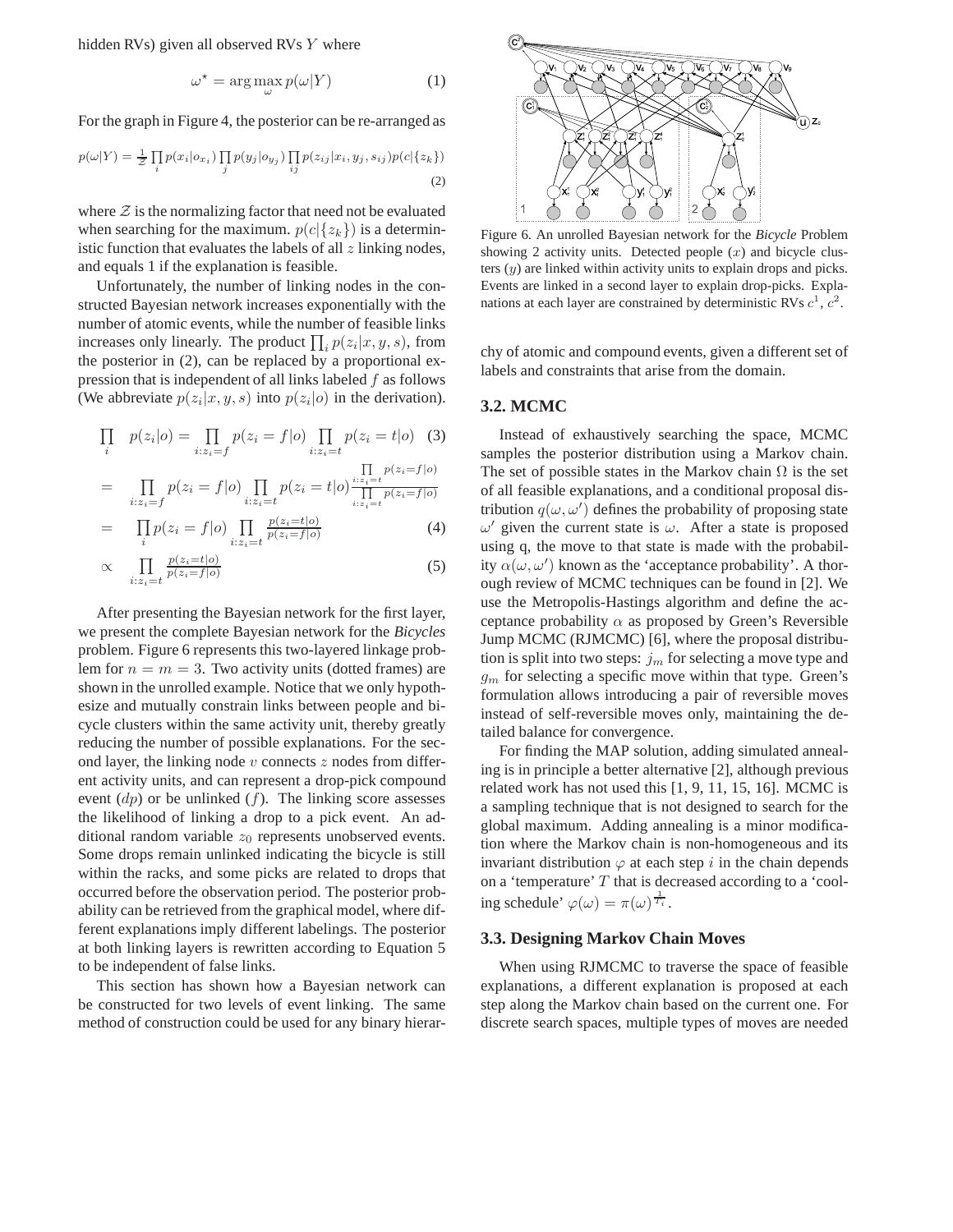to traverse the search space [6]. We designed 4 move types to traverse the search space (Figure 7). These connect or disconnect a link, change one of the linked events or switch two links. It should be noted that this is not the minimal set of move types. A change move for example can be constructed from a disconnect move followed by a connect move. Disconnecting would decrease the posterior probability significantly, which makes it a less probable move along the chain. Accordingly, change and switch move types enable efficient search of the space and faster convergence. Other complex changes can be constructed from a sequence of these moves.



Figure 7. Four moves are proposed to link events, break links, change linked events and switch linkages.

The *Bicycles* example uses the designed 4 move types for each layer. In the initial explanation  $\omega_0$ , all people are passing through and all detected clusters are noise. This is a valid explanation, though unlikely to be the best. At each step of the Markov chain, a move is applied to the current explanation. Figure 8 shows a sequence of moves applied successively. Each applied move creates a new feasible explanation  $\omega'$ , and can change multiple labels in the Bayesian network. Moves of type 'change drop', for example, change the states of two hidden RVs of type v:  $(dp \rightarrow f, f \rightarrow dp)$ .

We now discuss how we propose a move at each step of the Markov chain  $q(\omega, \omega')$ . RJMCMC splits proposing a new explanation into two steps: choosing the move type  $j_m$  then choosing a specific move  $g_m$ . Randomly choosing a move type does not efficiently search the space of explanations. We thus estimate the number of distinct moves of each type that can be applied to the current explanation. For example, the number of possible 'disconnect' moves in the first layer equals the number of dropping and picking people in the current explanation. These counts are used as weights in choosing the move type. Weighting increases the acceptance rate  $\rho_{accept}$  and speeds convergence as will be shown in the experiments. The acceptance rate  $\rho_{accept}$  is the ratio of the number of accepted moves to the length of the Markov chain.

Next, a specific move of that type is chosen and applied to the current explanation. This 'within-type' choice can also be performed uniformly at random. Alternatively, we can design a customized 'within-type' proposal distribution for each proposed move type. These are application-specific and depend on the expected ambiguities in the observations.

We use a distance measure for each move type that weights the preference for choosing moves. For example, the 'connect' move type in the first layer prefers connecting people to bicycle clusters without alternative links. Assume  $B(x_i)$ yields the set of clusters that could be connected to person  $x_i$ , while  $T(y_j)$  yields the set of people that could be connected to cluster  $y_j$ , then the distance measure for this move type  $\delta_{connect}$  is defined in Equation 6.

$$
\delta_{connect}(x_i) = \sum_{y_j \in B(x_i)} \frac{1}{|T(y_j)|} \tag{6}
$$

We do not explain the proposed distance measures for the other move types due to space limitation. These are domain specific and their choices do not affect the framework.

#### **4. Experiments and Results**

Three aspects of the framework are evaluated. We investigate the advantage of jointly recognizing and linking events versus performing each task alone. We also compare three search techniques for finding the MAP solution: MHT, MCMC and MCMC with the addition of simulated annealing. Then, the MAP solution is compared with ground-truth revealing the ability of the complete framework to explain all observations. We first discuss how the visual features were obtained and introduce the dataset.

#### **4.1. Features and Dataset**

In the *Bicycles* scenario two types of detections are identified from a CCTV camera mounted high above the ground: people trajectories (x) and bicycle clusters (y). Trajectories were retrieved by an off-the-shelf background subtraction tracker [10]. Changes to the bicycle rack before the person approaches it and after departing are grouped into connected components representing bicycle clusters. Four observations and linking scores are required:  $p(x|o_x)$ ,  $p(y|o_y)$ ,  $p(z|s_z)$  and  $p(v|s_y)$  (see Figure 6). Supervised training is used to estimate Gaussian class conditional densities for each likelihood.

 $p(x|o_x)$  assesses whether the person is dropping, picking or passing through by comparing the blob size before entering and after exiting the racks. An increase in the blob size signifies a pick and vice versa. Noise or broken trajectories will produce poor assessments.

 $p(y|o_y)$  is measured by comparing the number of pixels representing new and removed edges. Assuming the background is relatively free of edges, a significant increase in edges within the changed pixels indicates a dropped bicycle, and vice versa. The remaining clusters are expected to be heterogeneous or noise clusters.

 $p(z|s_z)$  assesses the linkage of a person to a bicycle cluster by measuring the maximum degree of overlap between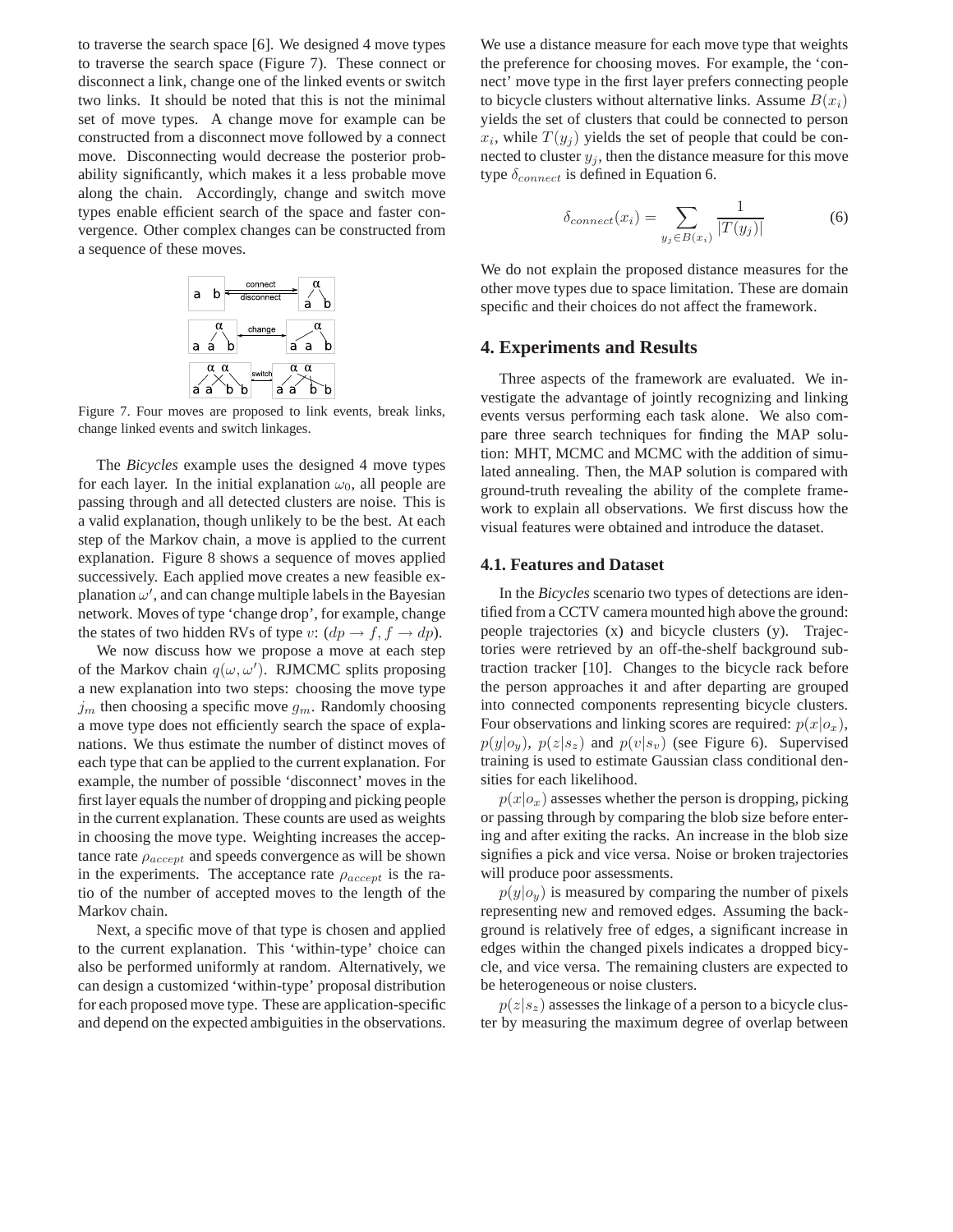

Figure 8. A sequence of {connect drop-pick → connect drop → change drop → disconnect pick} moves was applied. The last move affects both layers as disconnecting a pick cancels the drop-pick linked to that pick. The subscript next to the move type indicates the layer at which the move is applied.

the bounding box of the cluster and the bounding boxes of the foreground regions representing the person across the whole trajectory.

The pixel matches between the dropped and picked clusters is used to compute  $p(v|s_v)$ . It assumes bicycles do not change their shape or position between being dropped and picked. Figure 9 shows how these matches are established. The ratio of the intersection of the two areas to the minimum area is used to estimate Gaussian conditional densities for correct and incorrect links. We use this new estimate of the bicycle's bounding box to refine  $p(z|s_z)$ .

The dataset consists of 7 sequences collected from two sites (1-5: first site, 6-7: second site). Sequences 1-3 are those used in our previous work [4]. Sequences 6-7 are recorded by a CCTV camera outside a busy UK train station, and are more challenging with a much greater level of activity and uncertainty (Figure 10). The rack area was manually delimited with a polygon. Table 1 summarizes statistics of these sequences. Priors and conditional probabilities were estimated from the first sequence and the corresponding hand-generated ground truth. These were kept constant for all other sequences across both sites (Table 2). Supervised training of the likelihoods was also performed using the first sequence and fixed for all the sequences, as all the features are designed to be scale and viewpoint independent.



Figure 9. Two images of the racks (a) and (b) are compared to reveal changes (c) representing a dropped bicycle, and a noise cluster due to lighting changes. Later, two consecutive reference images (d) and (e) are also compared to reveal two picked bicycles (f). By matching dropped (yellow) and picked (pink) clusters (g), white pixels signify the match.



Figure 10. The two sites of the *Bicycles* dataset. Manually labeled polygons delimit the rack area

|            | Dataset Sequences |     |                 |     |                      |       |      |
|------------|-------------------|-----|-----------------|-----|----------------------|-------|------|
|            |                   | 2   |                 |     | $\ddot{\phantom{0}}$ | 6     |      |
| Duration   | 1h                | 1h  | 11h             | 12h | 12h                  | 15h   | 15h  |
| Х          | 58                | 27  | 128             | 126 | 137                  | 112   | 197  |
|            | 59                | 25  | $7\overline{2}$ | 175 | 128                  | 206   | 1847 |
| Drops      | 24                |     | 20              | 20  | 14                   | 28    | 39   |
| Picks      | 20                | 12  | 19              | 20  | 13                   | 17    | 41   |
| Drop-Picks | 20                |     | 18              | 20  | 13                   | 14    | 22   |
| avg(exp/x) | 21.7              | 8.3 | 19.6            | 3.2 |                      | 10.21 | 63.4 |
| max(exp/x) | 76                | 24  | 83              | 83  | 50                   | 56    | 197  |

Table 1. Dataset statistics;  $|X|$ : number of detected people,  $|Y|$ : number of detected bicycle clusters, exp/x: number of different explanations involving each person, and gives a measure of the dataset's inherent ambiguity.

| $p(x = e_1) = p(x = e_2) =$      | 0.495 |
|----------------------------------|-------|
| $p(x = e_3) =$                   | 0.01  |
| $p(z=d x=e_1,y=g_1)=$            | 0.5   |
| $p(z = f x = e_1, y = q_1) =$    | 0.5   |
| $p(z = p x = e_2, y = q_2) =$    | 0.5   |
| $p(z = f x = e_2, y = g_2) =$    | 0.5   |
| $p(v = dp   z_1 = d, z_2 = p) =$ | 0.4   |
| $p(v = dp   z_1 = d, z_2 = u) =$ | 0.2   |
| $p(v = dp   z_1 = p, z_2 = u) =$ | 0.05  |

Table 2. Estimated priors and conditional probabilities.

#### **4.2. Results**

The framework proposes a set of move types and weighted choices of these move types to search the space. We first compare convergence using the minimal set of move types (connect and disconnect moves only) to that using the full set. For the 7 sequences, the mean of  $\rho_{accept}$ , over 100 Markov chains, increased by a factor of between 1.9 and 7.4 when incorporating the switch and change moves. This is because both move types enable larger jumps within the search space. Next, we compare weighted versus uniform choice of moves. Figure 11 shows the performance of one MCMC chain ( $3^{rd}$  sequence) under different choices of proposal distributions.  $\rho_{accel}$  increases from 0.2 for uniformly selected move types to 0.4 for weighed choices, and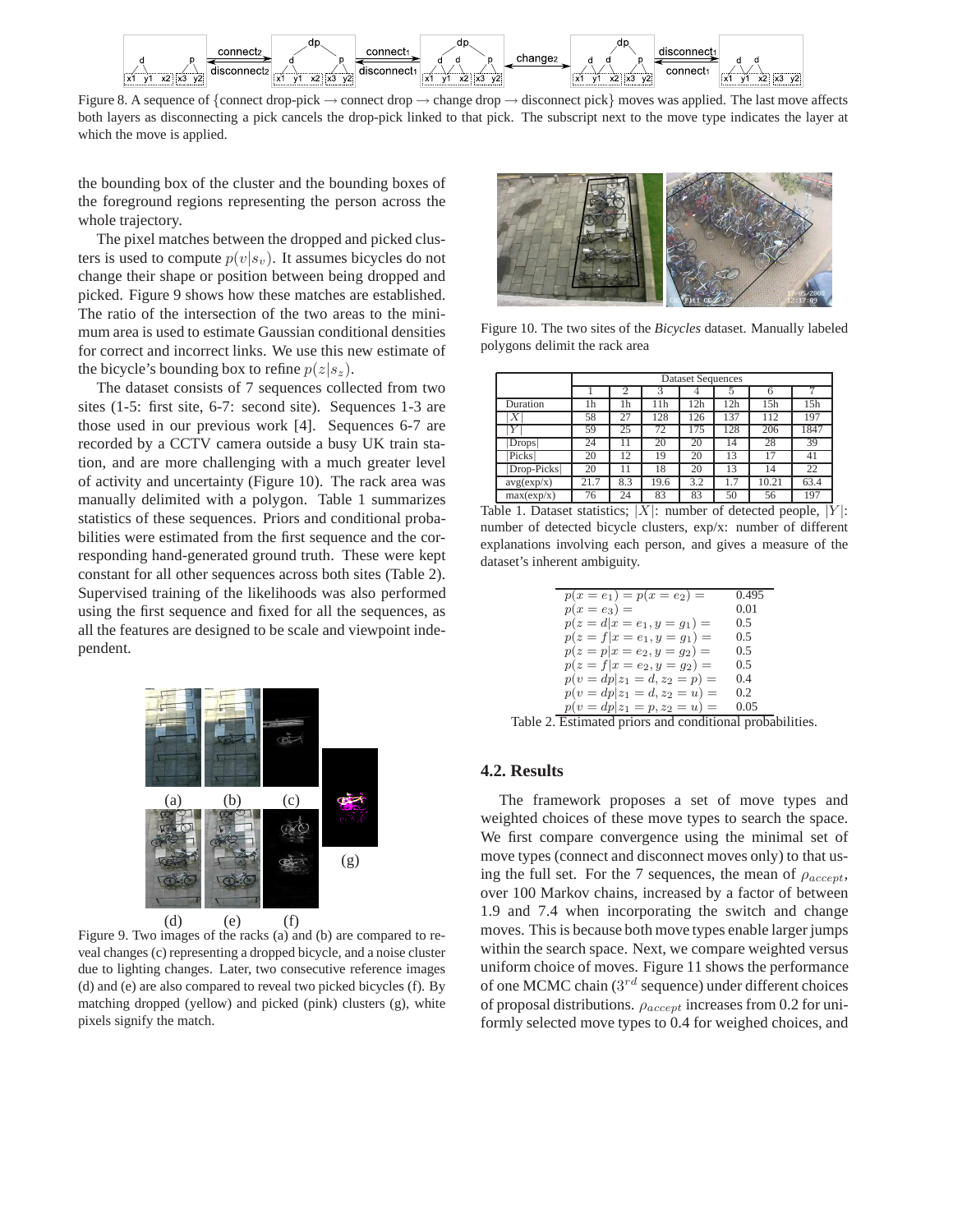

Figure 11. Convergence under various uniform and weighted move-type proposal distribution  $(j_m)$  and 'within-move' proposal distribution  $(g_m)$  using MCMC.

convergence is significantly faster.

We compare MCMC alone with adding annealing using both exponential and linear cooling schedules showing two chains of each case (Figure 12). The temperature was reduced from 4 to 0.01 along all annealing chains.



Figure 12. From the  $4^{th}$  sequence, two runs of standard MCMC, two runs of exponential annealing and two runs of linear annealing are compared. One linear annealing and one standard run achieved the best performance.

Table 3 compares the negative log of the MAP solution across the different techniques for all the recorded sequences. Each run consists of 10 parallel and independent chains ( $n_{mc} = 5000$ ), where the MAP solution is the maximum of the MAP solutions across chains. We ran each 40 times and recorded the mean and standard deviation of the MAP. The table reveals that adding annealing enables finding a higher or equal posterior (lower  $-log(p)$ ) for all 7 sequences. Linear cooling was used for annealing. The table shows the advantage of jointly sampling the space of event recognition and linkage over performing each task separately. The baseline greedy approach maximizes each observation locally and then selects the best link based on the linking scores iteratively, keeping the solution feasible, until the posterior can no longer be increased.

The MAP solution is then compared to a manually obtained partial ground truth. The ground truth labels each person with the type of event accomplished, and records drop-pick pairs. The accuracy is defined as the ratio of correctly labeled events to the overall number of tracked peo-

| Greedy  | <b>MHT</b> | <b>MHT</b> |         | <b>MCMC</b> |         | <b>MCMCM-SA</b> |  |
|---------|------------|------------|---------|-------------|---------|-----------------|--|
|         |            |            | $\mu$   | $\sigma$    | $\mu$   | $\sigma$        |  |
| 102.25  | 58.78      | 57.86      | 57.90   | 0.11        | 57.86   | 0.00            |  |
| 23.54   | 4.64       | 4.64       | 4.64    | 0.00        | 4.64    | 0.00            |  |
| 609.66  | 493.18     | 468.80     | 429.30  | 3.23        | 423.98  | 2.36            |  |
| 6272.69 | 6149.95    | 6144.30    | 6079.88 | 3.43        | 6078.40 | 3.23            |  |
| 5034.46 | 4998.39    | 4975.82    | 4943.71 | 3.59        | 4939.33 | 1.87            |  |
| 860.37  | 812.96     | 812.96     | 814.71  | 1.69        | 811.50  | 2.36            |  |
| 934.36  | 608.92     |            | 451.92  | 9.29        | 433.50  | 7.76            |  |
|         |            | $k=50$     | $k=500$ |             |         |                 |  |

Table 3.  $-\log(p)$  compared across greedy, MHT, 40 runs of MCMC and 40 runs of MCMC with simulated annealing. The result was not available for the last MHT search (k=500) due to our implementation running out of memory.

ple. It was noticed that the MAP solution might not result in the highest-possible accuracy. This could result from an incorrect modeling of the posterior and the priors, or noise in the features selected. Table 4 compares the accuracy values for the MAP solutions presented in Table 3. It is expected that the accuracies for sequences (6-7) are lower due to the increase in clutter. The  $7<sup>th</sup>$  sequence suffers from frequent abrupt lighting changes that result in bicycle clusters being poorly detected. Figure 13 gives some examples of recognized and linked drop and pick events across the dataset.

|                                                                 | Greedy             | <b>MHT</b> | <b>MHT</b> | <b>MCMC</b> |          | <b>MCMC-SA</b> |          |
|-----------------------------------------------------------------|--------------------|------------|------------|-------------|----------|----------------|----------|
|                                                                 |                    | $k=50$     | $k = 500$  | $\mu$       | $\sigma$ | $\mu$          | $\sigma$ |
|                                                                 | 72.41              | 91.38      | 91.38      | 88.36       | 1.09     | 87.46          | 1.79     |
| $\overline{2}$                                                  | 85.19              | 100.00     | 100.00     | 100.00      | 0.00     | 100.00         | 0.00     |
| 3                                                               | 58.59              | 84.38      | 84.38      | 87.68       | 0.89     | 83.36          | 1.65     |
| 4                                                               | 73.81              | 74.60      | 75.40      | 83.93       | 1.09     | 83.15          | 1.31     |
| 5                                                               | 89.05              | 82.48      | 88.32      | 91.90       | 0.79     | 92.65          | 0.90     |
| 6                                                               | 66.07              | 60.71      | 60.71      | 68.53       | 1.68     | 70.98          | 1.04     |
|                                                                 | $\overline{45.69}$ | 44.67      |            | 47.28       | 1.18     | 47.61          | 0.88     |
| Table 4<br>he accuracy results (%) for the MA<br>P<br>solutions |                    |            |            |             |          |                |          |

 $resuits$  (%) for the MAP

Even though all the results presented above utilize the data in a batch mode, an online version of the solution has been developed. This runs a shorter chain at the end of each activity unit, and finds the best explanation for all the observations up to the current time stamp. The MAP solution initializes the Markov chain for the next activity unit.

# **5. Conclusion and Future Work**

This paper proposes a novel framework for jointly recognizing and linking visually ambiguous events. The approach combines observations along with linkage and global constraints in one probabilistic graphical model. We propose a set of reversible moves to traverse the search space using RJMCMC. Adding annealing and weighted proposal distributions assists in finding the MAP solution. The framework can in principle be extended to multiple layers of linkage. We have evaluated the approach on the *Bicycles* problem for a challenging dataset. The same approach could be applied to other domains for linking relates events with a wide temporal gap. We are currently evaluating the method to recognize and link people entering